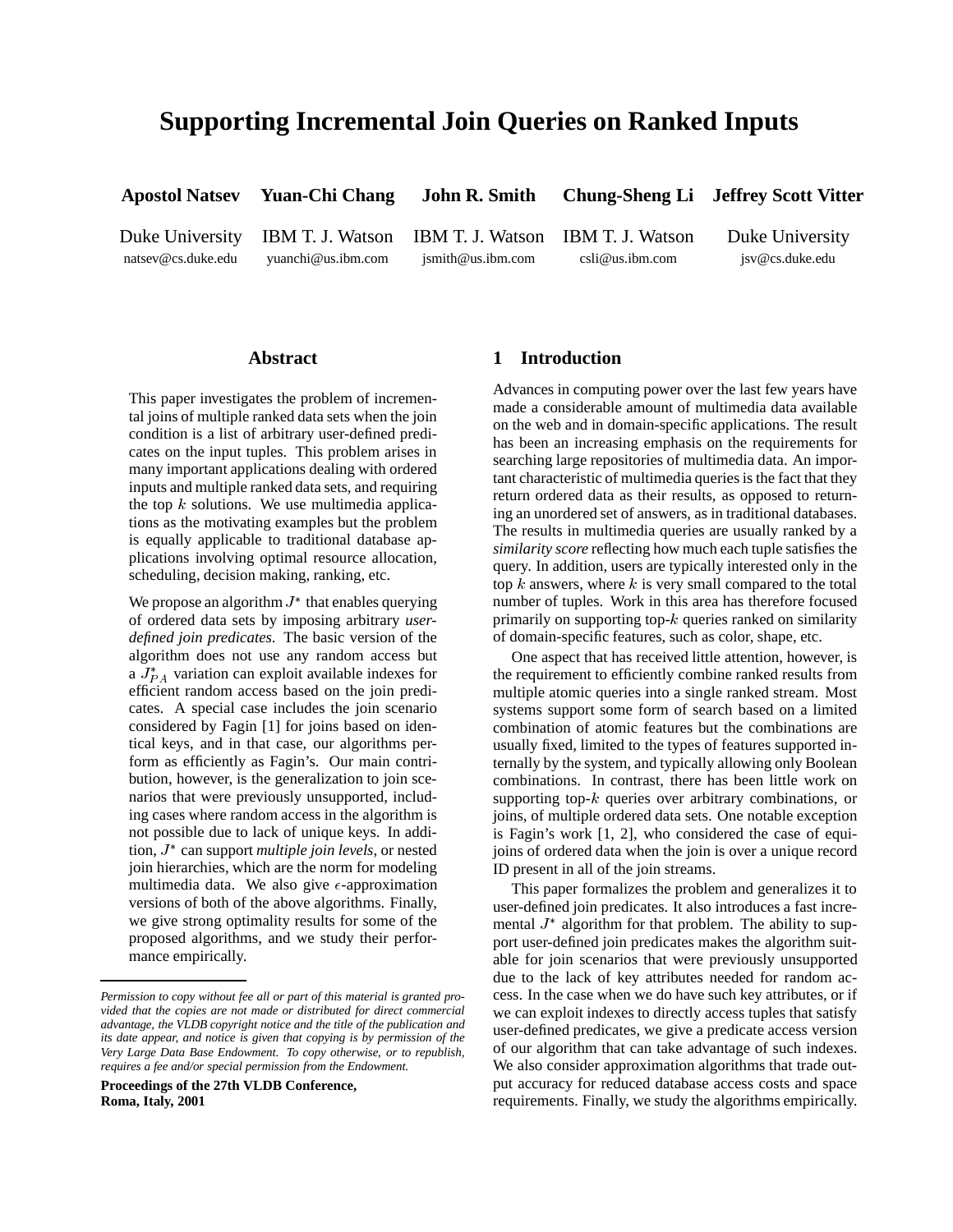The rest of the paper is organized as follows. In the remainder of this section, we motivate and formally define the problem of top- $k$  join queries on ordered data. We also review relevant work and list our specific contributions. We then give a detailed description of the  $J^*$  algorithm and its iterative deepening variation in Section 2. We explain the  $J_{PA}^*$  algorithm in Section 4, and discuss approximation algorithms in Section 5. In Section 6, we give some optimality results for the proposed algorithms. The behavior of the  $J^*$  algorithm is evaluated empirically in Section 7, where we validate our theoretical results in practice. We conclude with a summary of contributions.

#### **1.1 Motivation**

A good example to demonstrate the problem of joining multiple concepts with user-specified join constraints is the match of strata structures across bore holes in oil exploration services. Petroleum companies selectively drill bore holes in oil rich areas in order to estimate the size of oil reservoir underground. Readings from instruments measuring physical parameters, such as conductivity, as well as images of rock samples from the bore hole are indexed by depth, as in the example shown in Figure 1. Traditionally, experienced human interpreters (mostly geologists) will then label the rock samples and try to co-register the labels of one bore hole with those of many other bores holes in the neighboring area. The matched labels are then fed into 3D modeling software to reconstruct the strata structure underground, which tells the reservoir size.

The process of rock layer labeling and cross-bore coregistration can be significantly sped up by content-based image retrieval techniques. An interpreter can issue a query to locate similar looking rock layers in all bore hole images. An example is illustrated in Figure 1, where the query template consists of two rock types, and specifies that one should be near and on top of the other.

The above scenario is an example of combining the results of two ranked searches (*find occurrences of rock A and rock B*) based on user-defined constraints (*rock A is* **above** *rock B* and *rock A is* **near** *rock B*). We name such queries *ordered join queries with user-defined join predicates,* and we define them formally in the next section. Current database systems do not support such queries efficiently, and while multimedia search systems support some form of ranked join queries, to the best of our knowledge, none support join queries with user-defined join predicates.

Another feature that receives very limited support in both traditional and multimedia databases is the definition of nested (or recursive) views of ordered data sets. For example, building on the above oil exploration scenario, we can define the concept of DELTA\_LOBE as a sequence of SANDSTONE on top of SHALE on top of SILTSTONE. The concepts of SANDSTONE, SHALE, and *SILTSTONE*, can be recursively defined by specifying samples of rock textures that fall in the corresponding class. Using the previously defined views for SANDSTONE, SHALE, and SILTSTONE, the user



Figure 1: Example of an ordered join operation

might want to define the DELTA\_LOBE view using the following SQL statement:

CREATE VIEW DELTA LOBE AS SELECT FROM *SANDSTONE SD, SHALE SH, SILTSTONE SL* WHERE above( $SD$ .  $DEPTH$ ,  $SH$ .  $DEPTH$ ) = 1 AND above( $SH$ . DEPTH,  $SL$ . DEPTH) = 1 AND near  $(SD.DEPTH, SH.DEPTH) = 1$  AND near  $(SH. DEPTH, SL. DEPTH) = 1$ 

Even though there is nothing conceptually new in this definition, in practice it is very hard to support such nested ordered views efficiently. The reason is that due to the imposed order, getting even a single candidate from the top view may involve materializing all candidates of the child views, which is very time consuming. Without an efficient join algorithm for ordered data, the database would be forced to perform a regular unordered join, followed by sorting, in order to get the single best answer in the parent view.

#### **1.2 Definitions and Problem Formulation**

In this section we consider the exact formulation of the join problem. The problem is illustrated in Figure 2. Informally, we are given m streams of objects ordered on a specific score attribute for each object. We are also given a set of  $p$ arbitrary predicates defined on object attributes from one or more streams. A valid join combination includes exactly one object from each stream subject to the set of join predicates (an example is denoted with a solid red line in Figure 2). Each combination is evaluated through a monotone score aggregation function defined on the score attributes of the individual objects, and we are interested in outputting the  $k$  join combinations that have the highest overall scores.

Our middleware cost model considers only the cost of accessing objects from the individual streams. We differentiate between two types of database accesses: *sorted access*, or scanning the objects in the order that they appear in each stream, and *predicate access*, or accessing all objects from a given stream that satisfy a certain predicate (e.g., return all objects that are within a certain distance of a fixed object). Note that *random access*, or accessing a specific object in a given stream, is a special case of predicate access where the predicate is the equivalence relation on an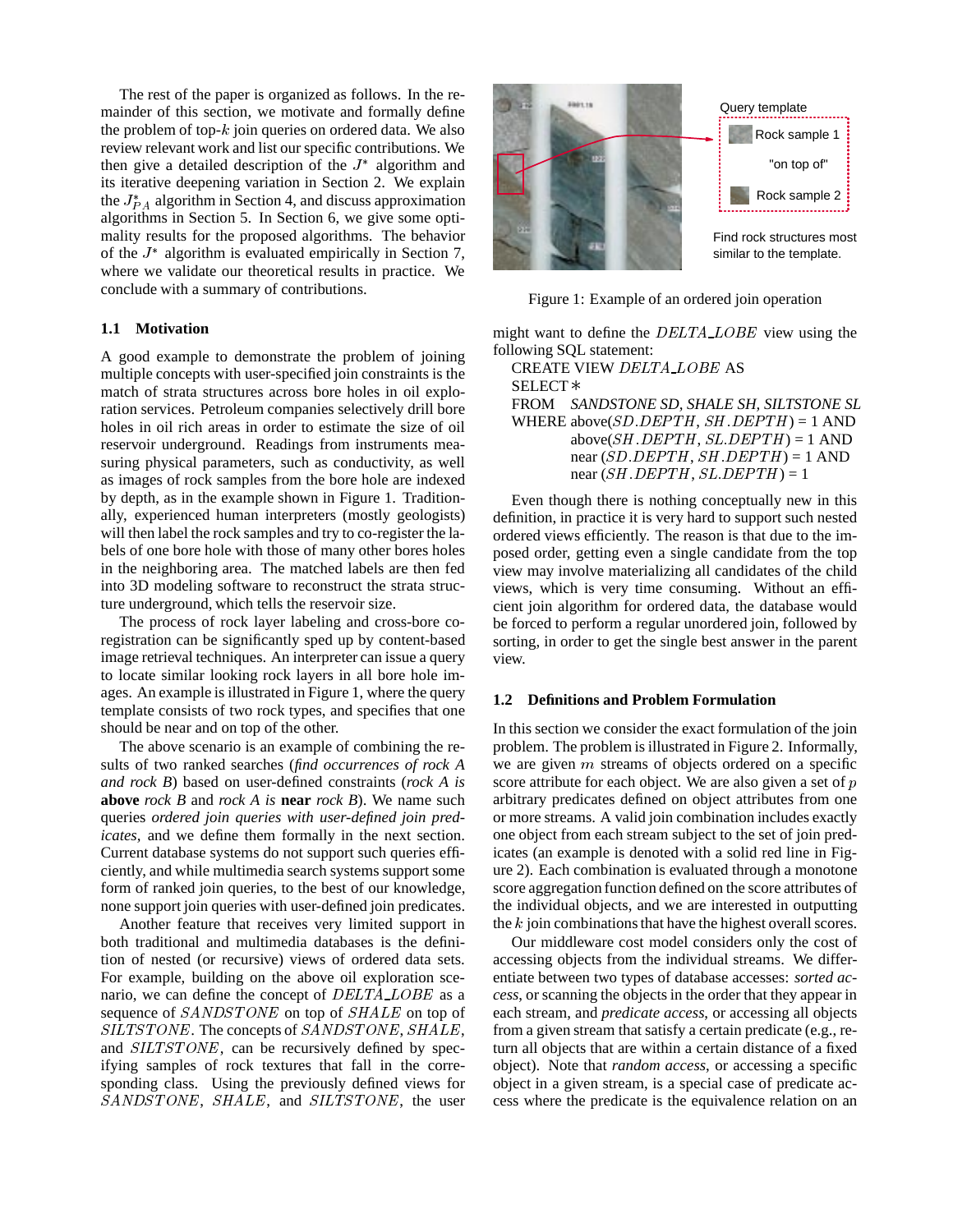

Figure 2: Cost model for the ordered join problem.

object's key attribute (e.g., its ID). Thus, our cost model is slightly more general than the one defined in  $[1, 2]$ . If  $C<sub>S</sub>$ and  $C_{P_i}$  are the costs of scanning a single object using sorted access or predicate access (with predicate  $P_i$ ), resp., and if  $N<sub>S</sub>$  and  $N<sub>P<sub>i</sub></sub>$  are the number of objects scanned in such manner, then the middleware cost is defined as:

$$
Cost = N_S C_S + \sum_i N_{P_i} C_{P_i},
$$

where *i* ranges over predicates used for accessing objects.

To formalize the problem using standard database terminology, we extend the definition of a *relational join*, or a  $\theta$ -*join*, to the *ordered join* case as follows:<sup>\*</sup>

**Definition 1.1:** We define an **ordered**  $\theta$ -join with respect **to scoring function** S *as the combination of two tables ordered on a specific score attribute each and joined according to a specified relationship between one of more attributes in each table. The resulting table is ordered on an aggregate score attribute computed by the scoring function S:* 

$$
A \bowtie_{\theta}^{S} B = \{ t = ab \mid a \in A, b \in B, \theta(a.X, b.Y) = 1, \\ t.score = S(a.score, b.score) \},
$$

where A, B, and  $A \bowtie_{\theta}^{S} B$  are ordered on their respective *score attributes.*

We are now ready to formally define the problem:

#### **Definition 1.2: [Ordered join top-**k **queries]** *Given:*

- Tables  $A = \{a_i\}$  and  $B = \{b_j\}$ , ordered on a score *attribute, and of size at most* n *records each;*
- *A score aggregation function*  $S: [0,1] \times [0,1] \longrightarrow [0,1]$  defined over the score *attributes of the join tables that is monotone and incremental over each of its arguments;*
- *A set of Boolean predicates defined on one or more attributes from* <sup>A</sup> *and* <sup>B</sup>*.*

*Output: Top k tuples from*  $A \Join_{\theta}^{S} B$ 

The *nested ordered join top-*k *query problem* is an instance of the above problem where at least one of <sup>A</sup>or <sup>B</sup>is the result of another ordered join query. Otherwise, we will refer to the join as a *single-level join problem.* Note that the standard relational join corresponds to the special case where each of the tuples has a score of 1. Hybrid cases for joins of ordered and unordered data sets are therefore possible, with the unordered data being given an implicit score of 1.

When the set of join predicates  $\theta$  contains only the equivalence relation on one or more attributes, the  $\theta$ -join is called an *equi-join*. If in addition, the equi-join is defined on key attributes only, we call the resulting join *unique*. Unique ordered joins have been considered previously by Fagin et al.  $[1, 2]$ , Ortega et al.  $[6]$ , and Güntzer et al.  $[3]$ . However, the general class of joins based on arbitrary join predicates was previously unsupported efficiently, and is the main focus of this work.

#### **1.3 Proposed Approach and Contributions**

In this paper, we address the ordered join problem defined in Section 1.2. In addition to formulating the general problem precisely for the first time, we propose several algorithms for it, both exact and approximate. In contrast to a push model that requires blind scanning of the individual streams until a certain condition is satisfied, our algorithms use a pull model requesting inputs one at a time, and only if needed to determine the next best answer in the joined result set. This incremental computation is crucial for applying the algorithm to multi-level joins. To the best of our knowledge, the proposed algorithms are the first to efficiently support ordered joins based on arbitrary join predicates, as well as multi-level hierarchies of such joins. We present very strong optimality results for some of the algorithms, and we also perform an empirical study of their performance to validate their efficiency. Our specific contributions include algorithms for both database access scenarios defined in Section 1.2—using sorted access only or using both sorted and predicate access. In addition, we give approximation versions of the above-mentioned algorithms that provide guaranteed bounds on the approximation quality and can refine the solution progressively.

#### **1.4 Related Work**

The problem of supporting Boolean combinations on multiple ranked independent streams was first investigated by Fagin for the case of top- $k$  queries [1]. The scenario he considered includes a database of  $N$  objects and  $m$  orderings (or ranked streams) of those objects according to m different ranking criteria (or atomic queries). The problem then consisted of evaluating the objects with respect to their ranks in each of the  $m$  streams, and outputting the  $k$ objects with the best overall scores. As such, the problem is equivalent to the unique equi-join special case of the general ordered join problem. In that case, the problem is that of combining scores that correspond to the same database

This definition can be easily generalized to m*-ary joins*, or joins between m tables.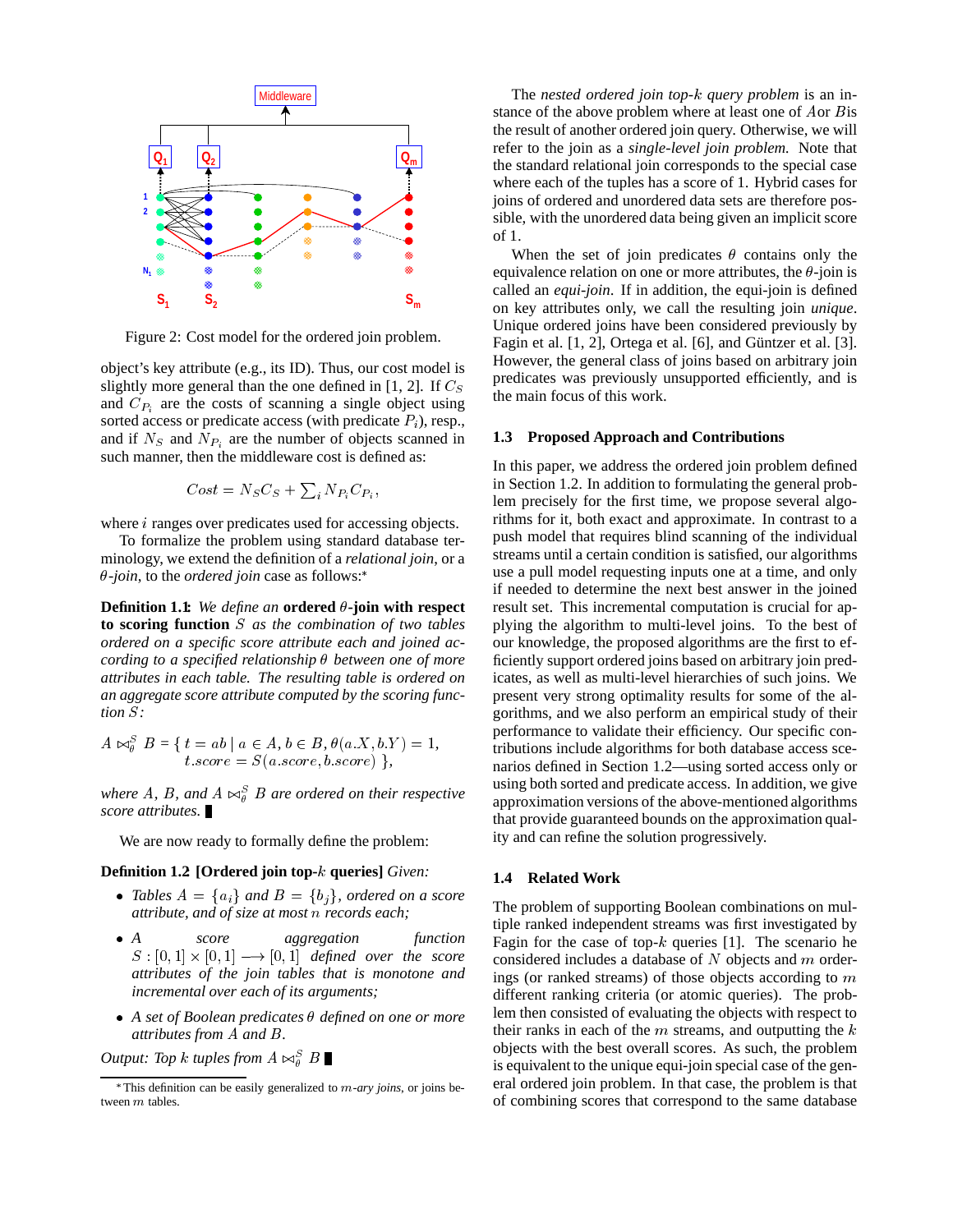object, as opposed to aggregating scores that belong to different objects.

Fagin proposed an algorithm for that problem that used both sorted access and random access based on unique key attributes [1]. Güntzer et. al. [3] optimized the original algorithm by formulating an earlier termination condition, and also considered optimizations for skewed input data sets. However, both algorithms relied heavily on random access, and in the more general join scenario, random access may be impossible due to lack of key attributes in the join constraints.

Very recently, we have become aware of new work by Fagin et al. [2], where the authors proposed three new algorithms for the unique equi-join scenario, including an algorithm that does not use random access. We note that our  $J^*$  algorithm is similar to that algorithm, although the two were derived independently, through different means, and have different interpretations. Also, they are still defined for different problem settings. In particular, we consider joining multiple sets of *different objects* under *arbitrary join constraints* that specify valid combinations of such objects. In contrast, the above algorithms all apply to the scenario of joining multiple sets of the *same objects* that are *ordered differently* in each stream.

Another treatment of the same problem of equi-joins over key attributes was presented by Ortega et. al in [6]. The authors defined a query tree whose nodes represented intermediate matches derived from the matches at the children nodes, and evaluated it bottom up to get the final similarity score at the root. They also proposed algorithm variations for specific score aggregation functions so that the algorithms would not use random access. Their methods, however, do not generalize to any monotone score aggregation function and to arbitrary join predicates.

The SPROC algorithm [4] is the only algorithm to the best of our knowledge that addresses the problem of joining ranked result sets under arbitrary join conditions. In the SPROC scenario, the overall score for the join combinations is a function of not only the *atomic scores* for each tuple but also *constraint scores* for pairs of tuples. The problem is therefore more general than the one considered here since it scores the extent to which the join predicates are met. It is solved by looking for a maximal cost path, computed with a Viterbi-like dynamic programming algorithm. In general, however, the algorithm will scan all streams completely due to the lack of monotonicity in the overall scoring mechanism. Therefore, it does not provide access cost savings but minimizes the number of evaluated join combinations instead.

One additional distinction of our work from all of the above works is the fact that the latter considered only the single-level join problem. In particular, random access makes the above algorithms inefficient for hierarchical joins since random accesses at intermediate levels of the join hierarchy are prohibitively expensive. Ortega et al.'s approach did use a multi-level query tree but the different levels were derived always by breaking up a single  $n$ -ary

join into a hierarchy of binary joins. Neither of the previous approaches therefore considered nested views or ordered joins based on arbitrary join predicates.

## **2 Algorithm** <sup>J</sup>

In this section we propose the  $J^*$  algorithm for the ordered join top- $k$  query problem. The proposed join algorithm is based on the  $A^*$  class of search algorithms, hence the name  $J^*$ . The idea is to maintain a priority queue of partial and complete join combinations, ordered on upper bound estimates of the final combination scores, and to process the join combinations in order of their priorities. At each step, the algorithm tries to complete the combination at the top of the queue by selecting the next stream to join to the partial result and pulling the next tuple from that stream. The process terminates when the join combination at the head of the queue is complete. If that is the case, all incomplete join combinations will have scores smaller than the complete one at the head of the queue, and therefore, that combination corresponds to the next best answer. The algorithm thus performs the join incrementally, and due to its pull-based nature, it applies to the multi-level join hierarchies induced by nested view queries on ordered data.

More formally, for each input stream we define a variable whose set of possible values consists of the tuples from the corresponding stream. The problem of finding a valid join combination with maximum score reduces to the problem of finding an assignment for all the variables, subject to the join constraints, that maximizes the score. Therefore, define a *state* to be a set of variable assignments, and call the state a *complete* or *final solution* if it instantiates all variables. Otherwise, the state is called *partial* or *incomplete*. Since the possible values for each variable correspond to tuples with scores, we can define the score of a state assigning all variables to be simply the aggregation of the individual scores. For states that are complete, the score is exact. For incomplete states, the score can be upper bounded by exploiting the monotonicity of the score aggregation function. We then define the *state potential to be the maximum score a solution can take if it agrees with all assignments in the given state.* The state potential can be computed by upper bounding the scores of all noninstantiated variables for a given state. We can now solve the problem by running the  $A^*$  search algorithm, which mandates that states be processed in decreasing order of their potential.

The pseudo code for the crux of the algorithm is listed in Figure 3. In order to output the top  $k$  matches, the algorithm invokes the GetNextMatch $()$  routine k times. During the main processing loop, the algorithm always processes the head of the queue by expanding it into two new states, generated by considering the next possible value for some unassigned variable. Both new states are inserted back into the priority queue according to their potential if they satisfy the join constraints. The GetNextUnassigned() routine encapsulates a heuristic that controls the order in which free variables are assigned. In general, we want to select the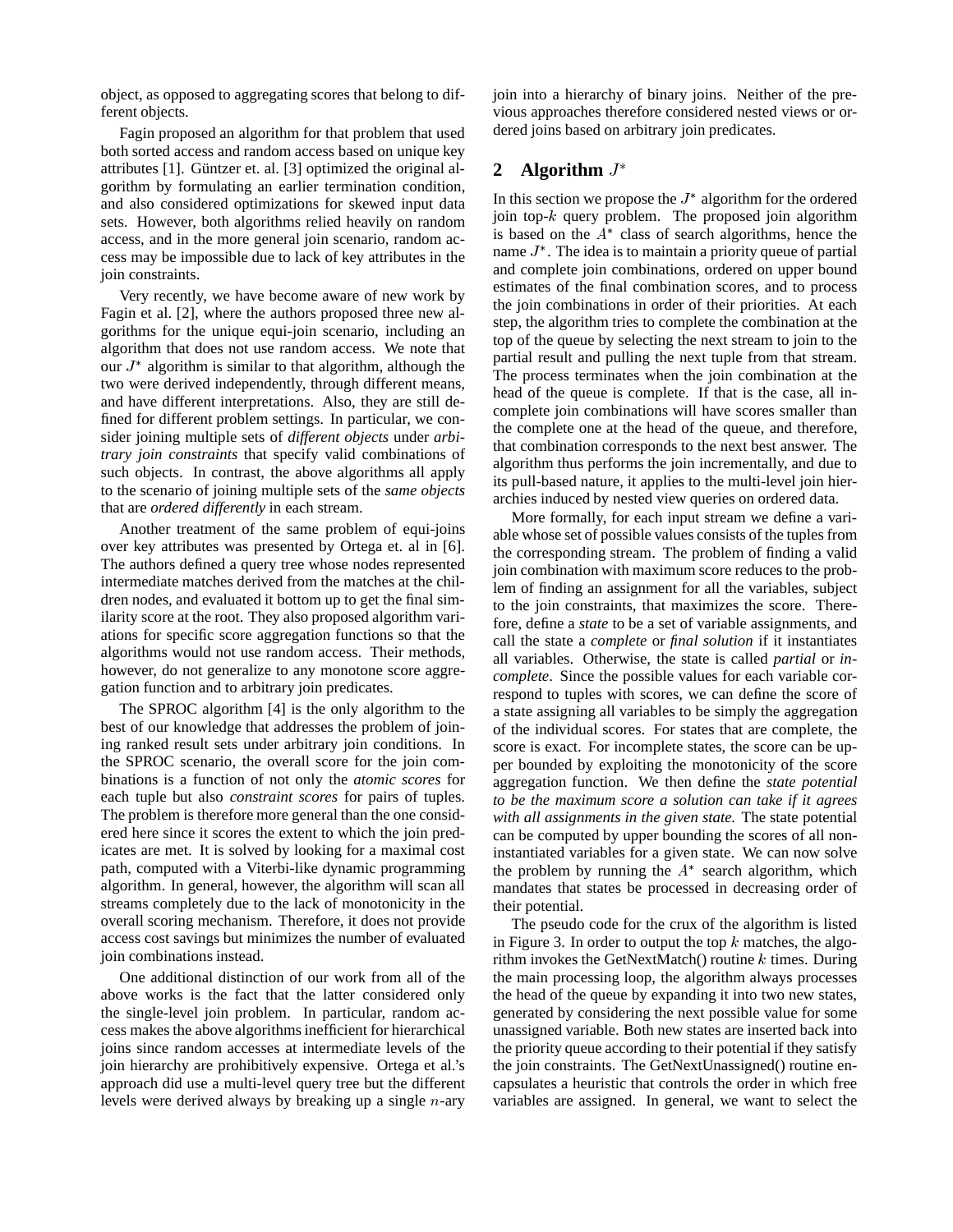GETNEXTMATCH():

```
1 if (queue:EMPTY()) then
2 return NULL
3 endif
4 head \leftarrow queue.POP()5 if (head \text{.COMPLETE}() then
6 return head
7 endif
8 head 2 \leftarrow head COPY()
9 head2.ASSIGNNEXTMATCH()
10 if (head2 \forallALID()) then
11 queue.PUSH(head2)
12 endif
    head SHIFTNEXTMATCH()
14 queue:PUSH(head )
15 Goto Step 1
                                                    SHIFTNEXTMATCH():
                                                     1 child \leftarrow GETNEXTUNASSIGNED()
                                                     2 child. match\_ptr ++3 if (child.match\_ptr == NULL) then
                                                     4 child match ptr \leftarrow5 child GETNEXTMATCH()
                                                     6 endif
                                                    ASSIGNNEXTMATCH():
                                                     1 \text{ child} \leftarrow \text{GETNextUNASSIGNED}()2 child. match\_ptr ++3 if (child-match\_ptr == NULL) then
                                                     4 child match ptr \leftarrow5 child GETNEXTMATCH()
                                                     6 endif
```
Figure 3: Pseudo-code for the  $J^*$  join algorithm. The three functions above form the crux of the algorithm.

variable that will provide the largest refinement on the state potential, because the tighter the score upper bounds are, the faster the algorithm will converge to a solution. Examples of possible heuristics include selecting the variable that is most constrained or least constraining given the join predicates; the variable that *could* lead to the largest drop in the state potential; or the variable that *is expected* to lead to the largest drop.<sup>†</sup> In general, a heuristic that quickly reduces ambiguity in the partial solution should lead to faster convergence to the best solution, and the rate at which ambiguity is reduced by different heuristics can be measured empirically.

One important property to note from the pseudo-code is the recursive invocation of method GetNextMatch() from methods ShiftNextMatch(), and AssignNextMatch(). This illustrates why the algorithm works well on join hierarchies—when computing the next best match for a join at level l, the algorithm recursively invokes the same subroutine for some of the children at level  $l + 1$ , where increasing levels correspond to deeper levels in the tree. This recursive mechanism enables nested joins/views to be processed efficiently. The efficiency comes from the fact that the recursive call is executed only if needed, using a pullbased model (i.e., a demand-driven approach).

The above algorithm is illustrated in Figure 4 for the oil exploration example introduced in Section 1.1. Suppose that we have two streams to join and the score aggregation function is simply the weighted average of the two scores, with weights 0.7 and 0.3. Stream A contains three possible matches, and stream  $B$  has only two matches. Suppose also that the "on-top-of" constraint is satisfied only for matching combinations  $(A1, B1)$ ,  $(A2, B1)$ ,  $(A3, B2)$ . The final solutions are listed in the top left corner of the figure, while the top right corner shows the first four iterations of priority queue processing (until the top answer is identified). Each state node in the priority queue contains a score estimate and the ID of the next possible match from stream  $A$  or  $B$ , resp. The unshaded squares denote unassigned variables, along with the corresponding score upper bounds, while the shaded squares contain variable assignments and exact scores.

Figure 4 illustrates the algorithm for a single join level only. If we had multiple join levels, the matches returned for the  $AB$  node, for example, would become part of the priority queue at an upper level. In that case, the steps in Figure 4 will be executed each time the parent node needs to get the next match for the  $AB$  node.



Figure 4: Illustration of the algorithm for query: *Find occurrences of rock texture* A *on top of rock texture* B. The individual matches for each query are shown in a table next to the corresponding view node. The matches for the root query are derived from the matches of the two children. The first few steps of the process are illustrated to the right by showing the priority queue at each of the steps.

<sup>&</sup>lt;sup>†</sup>The last heuristic can be implemented by comparing the variable weights and their score distribution gradients. This observation was made in [3], where the authors achieved significant speedup for skewed score distributions using the same technique. They computed the weight by taking a derivative of the score aggregation function with respect to the given stream score, and approximated the gradient with a score difference. In some cases, however, the derivative may not be defined for the specific aggregation function and the weight may not be easily computable.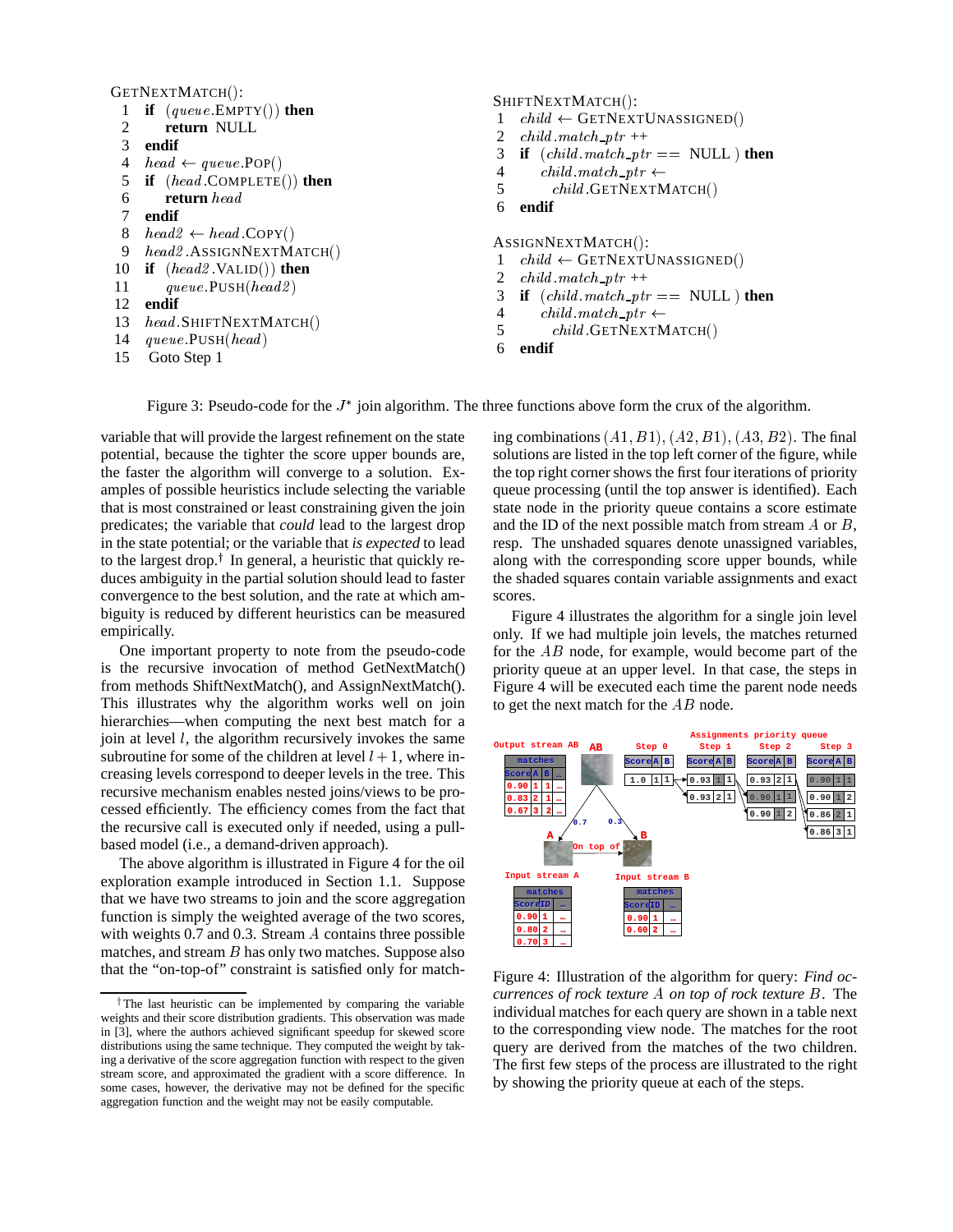## **3 Algorithm** <sup>J</sup> **With Iterative Deepening**

As defined in the previous section, the state potential can be expressed as a combination of the exact gain for reaching the given state and a heuristic estimate of the potential gain in reaching a terminal solution from the given state. By in reaching a terminal solution from the given state. By  $\frac{5}{5}$  processing states in decreasing order of their potential,  $J^*$   $\frac{6}{5}$ automatically inherits all properties of an  $A^*$  algorithm.<sup>‡</sup> As long as the heuristic gain approximation never underestimates the true gain (i.e., the potential is always upperbounded),  $A^*$  algorithms are guaranteed to find the optimal solution (i.e., the one with maximum gain) in the fewest number of steps (modulo the heuristic function). Therefore, they provide a natural starting point for any search problem [7].

A algorithms, however, are designed to minimize the number of processed states, not the database access cost from our cost model. Minimizing the access cost translates into minimizing the number of values considered for each variable assignment, and is not necessarily optimized by  $A^*$  algorithms. In addition,  $A^*$  algorithms suffer from large space requirements (exponential in the worst case), which also makes them less suitable in practice. In this section, we address both of the above issues by incorporating *iterative deepening* into  $J^*$ .

Iterative deepening is a mechanism for limiting computational resources by dividing computation into successive *rounds*. Each round has an associated cut-off threshold, called *depth* here, which identifies the round's boundaries. The depth threshold is defined on a certain parameter, and computation in each round continues as long as the value of that parameter is below the specified threshold. At the end of a round, if a solution has not been found, the algorithm commences computation in the next round. Iterative deepening can therefore be applied to a variety of algorithms by specifying the depth parameter and the threshold bounds for each round. Solution correctness and optimality are guaranteed as long as the modified algorithm can guarantee that solutions in earlier rounds are better in some sense than the ones in later rounds.

For our purposes, we can define the depth of an algorithm to be the maximum number of objects scanned via sorted access in any of the streams. We can define the depth of a state in a similar fashion, by counting the maximum number of objects considered for each variable in the given state. This definition for depth is very natural given that the cost of the  $J^*$  algorithm is directly proportional to the number of objects scanned via sorted access. We can further define the ith round to include all computation from depth i s to depth i  $s + s - 1$ , inclusive, for some constant step factor  $s > 1$ . The step factor is needed to limit both access cost and space requirements in some worst cases, and can be used to control a tradeoff between the two. The pseudo-code for the modified  $J^*$  algorithm with iterative deepening is illustrated in Figure 5.

ITERATIVEDEEPENING- $J^*($ ):

```
1 Let queue(r) be the priority queue at round r
2 r \leftarrow 13 queue(1) \leftarrow root state
```

```
4 while (\text{queue}(r) \cdot \text{head} \neq \text{NULL} and
               1 queue(r) \text{.} head COMPLETE())
```

```
6 do
```

```
7 if (\exists free variable at depth \lt (r+1)s) then
```

```
8 process that variable
```

```
9 else
```

```
10 move queue(r). head into queue(r + 1)
```

```
11 endif
```

```
12 endwhile
```

```
13 if (\text{queue}(r) \cdot \text{head} \neq \text{NULL}) then
```

```
14 move queue(r).head into queue(r + 1))
```

```
15 endif
```

```
16 r \leftarrow r + 1
```

```
17 if (\text{queue}(r) \cdot \text{head} == \text{NULL} or
```

```
18 queue(r) \cdot head \cdot COMPLETE()) then
```

```
19 return queue(r).head<br>20 else
```

```
20 else
```

```
21 Goto Step 4
```

```
22 endif
```
Figure 5: Pseudo-Code for the  $J^*$  algorithm with Iterative Deepening.

## **4** Algorithm  $J_{PA}^*$

The algorithm from the previous section uses only sorted access when scanning the input streams. However, depending on the selectivity of the join predicates, it may be much more efficient to perform a predicate access if the system can exploit an index to return the objects that satisfy a given predicate. An extreme case is the random access scenario considered by Fagin [1], where each object participates in exactly one valid join combination (i.e., the probability of an arbitrary combination satisfying the join predicates is  $\frac{1}{N^{m-1}}$ ). In that case, using random access to complete partial join combinations is much more efficient than scanning in sorted order until the join constraints are met.

We therefore propose a variation of the algorithm that can exploit indexes to directly access tuples based on the join predicates. The pseudo-code appears in Figure 6. The algorithm works like the  $J^*$  algorithm with one modification. When processing an incomplete state from the head of the priority queue, the algorithm first checks whether the state is instantiated sufficiently to allow completion by predicate access. If that is the case, the algorithm can process the state via predicate access rather than sorted access, provided the estimated cost of the predicate access is not too large. Note that each state processed via predicate access will be expanded into a number of new states (corresponding to all join combinations involving the returned objects from the uninstantiated streams). Therefore, we perform the predicate access only if the estimated number of returned objects is sufficiently small (i.e., smaller than a certain threshold). The threshold is determined dynami-

 $A^*$  algorithms form a class of search methods that prune the search space by taking into account the exact cost of reaching a certain state and a heuristic cost approximation of reaching a solution from the given state.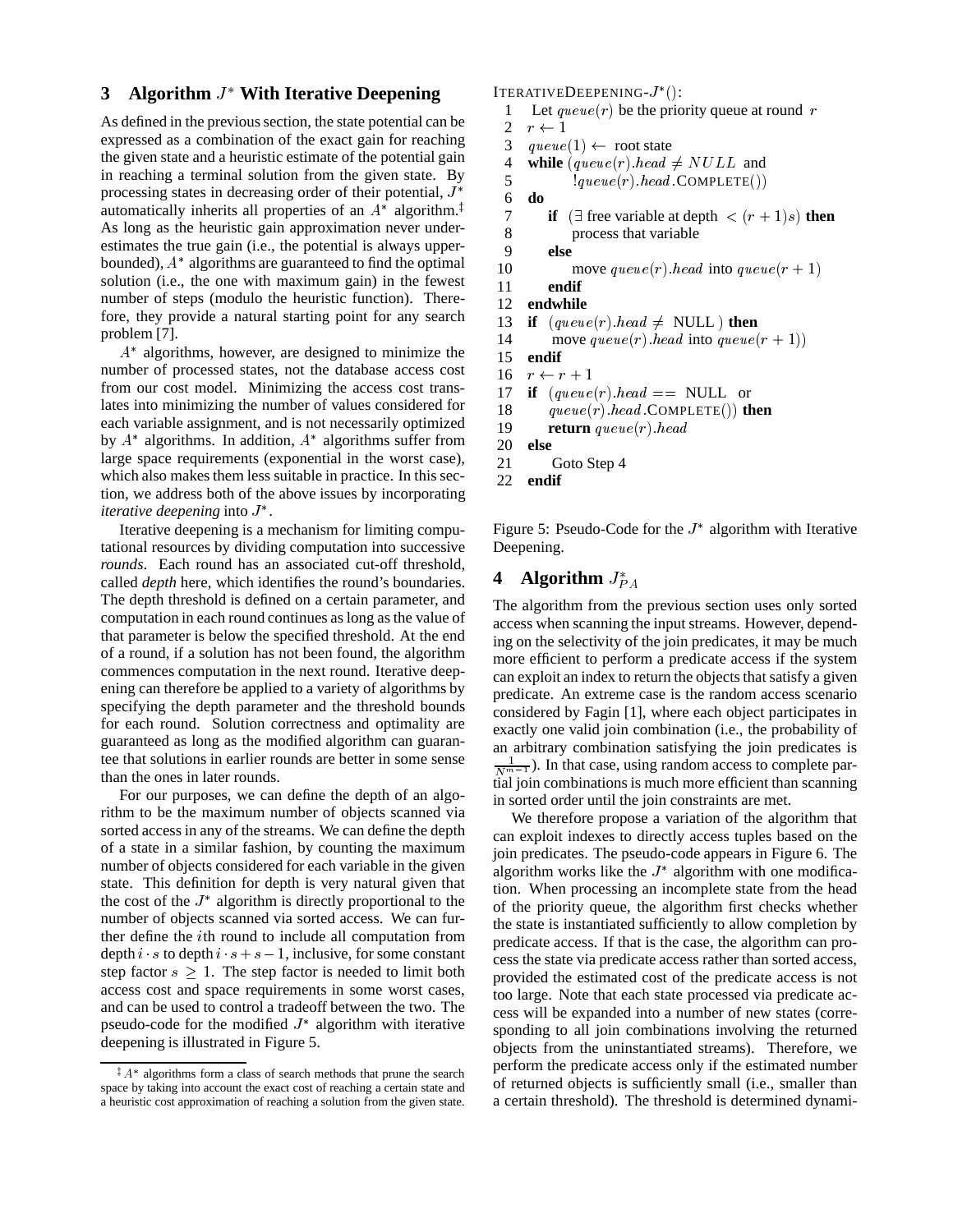#### **Algorithm**  $J_{PA}^*$ **:**

- 1. Let  $P$  be the set of join predicates
- 2. Call a state  $\alpha$  *eligible* if  $\forall$  non-instantiated stream T,  $\exists$  a key predicate  $p \in P$ :
	- (a) There is an index  $I$  defined on  $T$
	- (b)  $target(p)$  is a key column in I
	- (c)  $bound(p)$  is invariable given state  $\alpha$
- 3. sorted  $\text{cost}(\alpha) \equiv$  sorted cost when  $\alpha$  reached
- 4. predicate  $cost(\alpha) \equiv$  predicate cost when  $\alpha$  reached
- 5. credit( $\alpha$ )  $\equiv$  sorted cost( $\alpha$ )  $\equiv$  predicate cost( $\alpha$ )
- 6.  $cost(\alpha) \equiv \sum_{p \in P} C_p \cdot filter\_factor(p) \cdot N$
- 7. Run modified J\*:

If head is eligible and  $cost(head) \leq credit(t)$ , then

- (a) Expand head by predicate access
- (b) Insert resulting states into the priority queue

Figure 6: Pseudo-code for the  $J_{PA}^{*}$  join algorithm.

cally by the difference in sorted access cost vs. predicate access cost at that point in time. $\frac{8}{3}$  The cost of a predicate access query (i.e., the number of returned objects) can be estimated with traditional selectivity estimation techniques (e.g., random sampling or histogram statistics). The decision on when to use predicate access can be based on traditional query optimization techniques.

## **5 Approximation Algorithms**

Both algorithms  $J^*$  and  $J_{PA}^*$  solve the top-k query problem exactly. In some scenarios, however, the user may be willing to sacrifice algorithm correctness for improved performance. In the following, we describe an approximation version for both of the above algorithms. Intuitively, we call an algorithm an  $\epsilon$ -*approximation* if it returns solutions that can be worse than optimal by at most  $\epsilon$ . More formally, we adopt the definition from [2], and we say that an algorithm provides an  $\epsilon$ -approximation to the top- $k$  answers if it returns a set  $R$  of  $k$  solutions such that:

 $\forall x \in R, y \notin R : (1 + \epsilon) \cdot x \text{ score} \geq y \text{ score}.$ 

Figure 7 illustrates the modified  $J^*$  and  $J_{PA}^*$  algorithms that return an  $\epsilon$ -approximation for a user-specified  $\epsilon$ . Alternatively, the algorithms can be modified to output the current approximation factor  $\epsilon = (U(k, t) - L(k, t))/L(k, t)$ at any given time  $t$ , and the user can decide when to stop the algorithm interactively. Note that for  $\epsilon = 0$ , both of the approximation versions behave exactly as the original algorithms and output the best  $k$  solutions.

## Algorithm  $\epsilon$ - $J^*$  (resp.,  $\epsilon$ - $J_{PA}^*$ ):

- 1. Let  $\epsilon > 0$  be a user-specified parameter.
- 2. Let  $U(k, t)$  be the kth largest potential in the priority queue of  $J^*$  (resp.,  $J_{PA}^*$ ) at time t (i.e.,  $U(k, t)$  is an upper bound on the score of the <sup>k</sup>th best join combination). Let  $U(k, t) = 1.0$  if the priority queue does not have  $k$  states at time  $t$ .
- 3. Let  $L(k, t)$  be the kth largest potential of a complete state (i.e. solution) in the priority queue of  $J^*$ (resp.,  $J_{PA}^{*}$ ) at time t (i.e.,  $L(k, t)$  is a lower bound on the score of the kth best join combination). Let  $L(k, t) = 0.0$  if the priority queue does not have k complete states at time  $t$ .
- 4. Run iterative deepening  $J^*$  (resp.,  $J_{PA}^*$ ) algorithm until time  $t^*$  such that:  $U(k, t^*) \leq (1 + \epsilon) L(k, t^*)$ .
- 5. Output the k complete solutions with scores  $\geq$  $L(k, t^*)$ .

Figure 7: Pseudo-code for the  $\epsilon$ -approximation algorithms.

### **6 Optimality**

In this section, we consider the performance of the proposed algorithms in terms of their database access cost, or cardinality of input tuples. We use the notion of *instance optimality*, defined by Fagin et al. in [2]:

**Definition 6.1:** *Let* <sup>A</sup> *be a set of algorithms that solve a certain problem, and let* <sup>D</sup> *be a set of valid inputs for that problem. Let*  $cost(A, D)$  *denote the cost of running* algorithm  $A \in \mathcal{A}$  on input  $D \in \mathcal{D}$ . We say that algo*rithm*  $B \in \mathcal{A}$  *is* **instance-optimal** *over*  $\mathcal{A}$  *and*  $\mathcal{D}$  *if*  $\forall A \in \mathcal{A}$ *and*  $D \in \mathcal{D}$ ,  $\exists$  *constants c and c' such that:* 

$$
cost(B, D) \le c \cdot cost(A, D) + c'.
$$

*The constant* c *is called the* **optimality ratio** *of* B*.*

As discussed in [2], the above notion of optimality is very strong if  $A$  and  $D$  are broad. Intuitively, if an algorithm is instance-optimal over the class of all algorithms and all inputs, that means that it is optimal in every instance, not just in the worst case or the average case. Given the above definition, we can state the following theorem:

**Theorem 6.2:** *Let* <sup>A</sup> *be the set of all algorithms that solve (resp., approximate) the top-*k *ordered join problem using only sorted access. Let* <sup>D</sup> *be the set of all valid inputs (i.e., database instances) for that problem. Then, algorithm* J *with iterative deepening (resp.,*  $\epsilon$ *-J*<sup>\*</sup>) *is instance-optimal over* <sup>A</sup> *and* <sup>D</sup> *with respect to database access cost. Furthermore, it has an optimality ratio of* m*, where* m *is the number of streams being joined, and no other algorithm has a lower optimality ratio.*

Due to space consideration, we shall omit the proof of the above theorem. We only note that the lower bound on the optimality ration follows directly from [2], where Fagin et al. proved it for a special case of this problem.

<sup>&</sup>lt;sup>§</sup>This heuristic essentially balances the two (negatively correlated) types of access cost in an effort to minimize the overall access cost. In [2], the authors present a hybrid algorithm, called CA, that balances sorted access cost with random access cost. Under certain assumptions, they prove optimality results independent of the unit costs for sorted access and random access. We believe that our algorithm has similar behavior.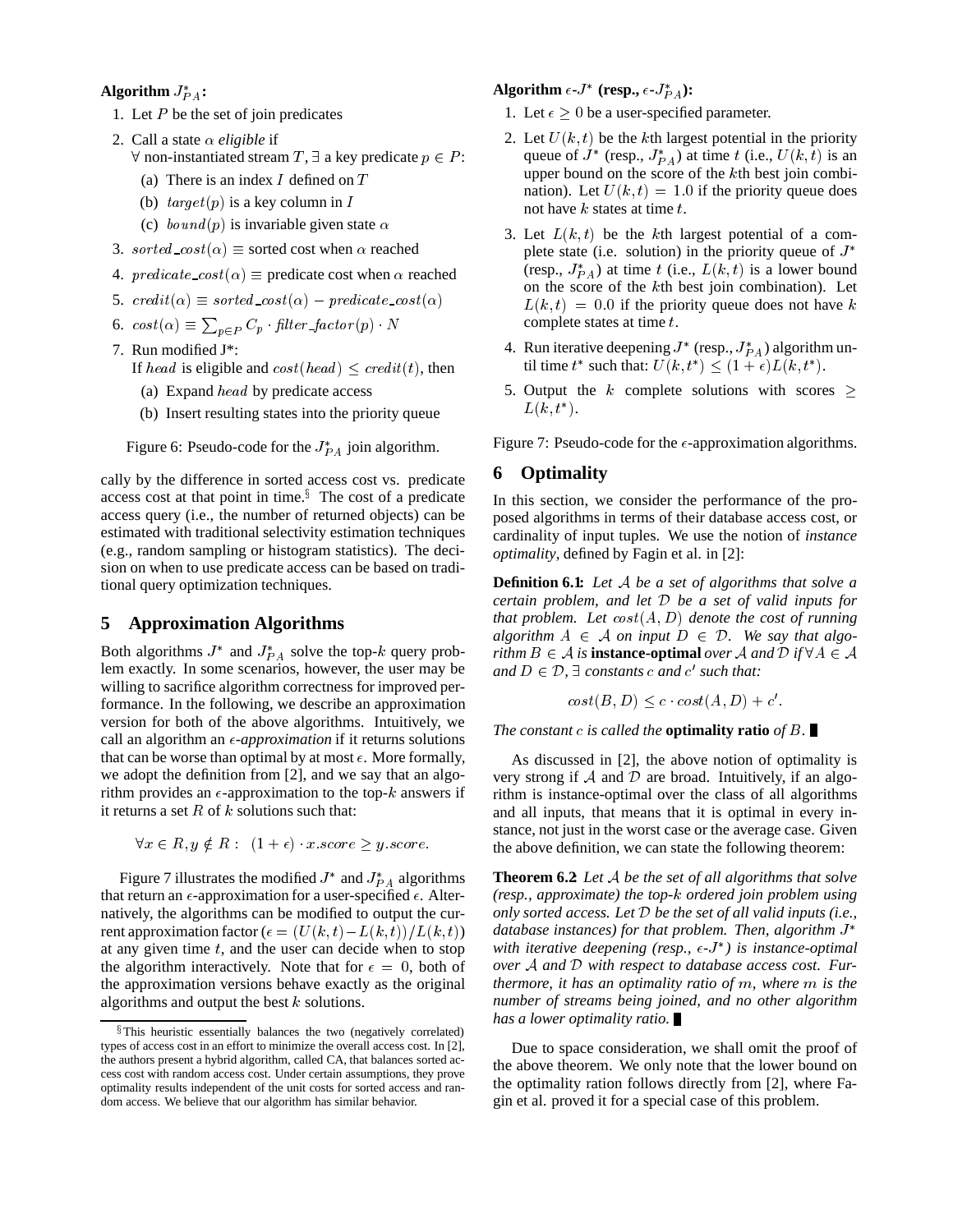### **7 Empirical Results**

In this section we describe simulation experiments for evaluating the proposed algorithms. We implemented the algorithms as part of a constrained query framework that we proposed in [5]. The entire framework is about 5000 lines of C++ code and provides an API for plugging arbitrary attributes, constraints, and join algorithms. All of the experiments were run on an IBM ThinkPad T20, featuring a Pentium III 700 MHz processor, 128 MB RAM, and running Linux OS. All of the experiments we report use synthetic data sets, generated to model real data.

The queries were generated pseudo-randomly by having a fixed query tree structure but with random parameters, such as attribute values for the join predicates, node scores, and node weights. Each query was built as a tree joining  $m$  leaf nodes, where each leaf node had  $n$  matches. Each node performed an equi-join of its children views over a fixed attribute. The attribute values were generated randomly from an integer range that controls the probability that the join constraint is satisfied. Unless otherwise noted, we used probability of 0.5, in order to model general relational binary predicates (e.g., *left-of/right-of, above/below, smaller/bigger, before/after*, etc). Also, unless specified otherwise, children nodes had weights distributed uniformly in the [0,1] range and scaled to add up to 1. For the scores of matches at the leaf nodes (i.e., atomic queries), we considered the following distributions: uniform (i.e., linear decay), exponential decay, sub-linear decay, and the  $i\%$ -uniform distributions from [3], for  $i =$ 1, 0.1, and 0.05. The  $i\%$ -distributions were designed in [3] to model real image data and consist of  $i\%$  of all scores being uniformly distributed in the [0.5, 1] range (i.e., medium and high scores), while the rest are all below 0.1 (i.e., insignificant scores).

The parameters  $m$ ,  $p$ ,  $n$ , and the desired number of answers k for each query, are specified for each experiment. Default values are  $m = 3$ ,  $p = 0.5$ ,  $n = 10000$ ,  $k = 30$ , and 1%-uniform score distributions. We performed experiments to study the performance with respect to constraint probability, query tree size, number of outputs, database size, stream weight and score distributions. To evaluate the performance of a query, we measured the number of tuples scanned by the algorithm, as well as the maximum size of the priority queue. The first measure is the database access cost of the algorithm, while the second corresponds to the space requirements of the algorithm. All of the results we report are averaged values over 10 random queries of the given type. The results are listed in Figures  $8(a)$ –11.

The first set of experiments studies the dependence of the algorithm on the probability that the join constraints are met. The join constraints' probabilities were modeled by assigning a random attribute with  $d$  possible values to each node, and using pairwise join constraints that require the attributes to have the same value. We varied  $d$  from 1 to 30, thus obtaining probabilities  $p = 1/d$  from 0.03 to 1.0. The results are plotted in Figures 8(a) and 8(b) for three different weight distribution cases—uniform, decaying, or equal weights. Figure 8(a) shows almost identical database access cost for all three cases, which means that the running time of the algorithm is fairly robust with respect to the weight distribution. Figure 8(b), however, shows that in the case of equal weights, the algorithm has a higher space requirement. This is to be expected since in that case the algorithm cannot exploit the weights to scan "more important" streams first, and will therefore take longer to converge to the optimal solution. Overall, both figures show that for reasonable values of  $p$ , when there are enough valid combinations to generate the desired number of outputs, both the database access cost and the space requirements are almost constant.

The second set of experiments evaluated the performance of the algorithm with respect to the size of the query tree. Given the number of streams to join, we considered two types of queries. The first was *flat* queries joining all input streams in a single level (denoted as *max-width* queries). The second were nested *max-height* queries that join the same number of streams but only two at a time, by building a balanced binary tree on the input streams. Figures 9(a)–9(b) show the performance of both types of queries with identical other parameters, and with varying number of streams to join. Note also that we used larger streams (100000 tuples) in these queries in order to test scalability with respect to database size. We can make several conclusions from the figures. First, despite the increased database size, both types of queries scan only a small number of tuples that appears to be dependent on the desired number of outputs only and not on the database size. And second, all else being equal, nested queries are more costly than flat queries in terms of access cost but cheaper in terms of space requirements. The higher access cost can be explained by the fact that the number of possible matches increases exponentially at each level in the nested queries. Yet, the difference in the access cost is fairly small, which shows that the algorithm is efficient even for such highly-nested joins.

The third set of experiments was designed to evaluate the dependence of the algorithm on different score distributions. We considered the six distributions described earlier and computed access cost and space requirements for varying number of desired outputs,  $k$ . The results in Figures 10(a) and 10(b) generally show a sub-linear dependence on  $k$ .<sup> $\parallel$ </sup> An exception is the exponentially decaying score distribution, where the difference between successive score values becomes negligible very quickly and the algorithm takes longer to converge due to fact that successive assignments lead to very small refinements in the overall solution score. However, this trend is reversed for space requirements in Figure 10(b), where quickly decaying distributions require less space. This could also be explained by the theory that quickly decaying scores lead to small refinements in the score estimates very quickly, and therefore

<sup>{</sup> Note that the number of scanned database tuples can be smaller than the number of desired outputs. This is due to the fact that each tuple can participate in multiple valid join combinations.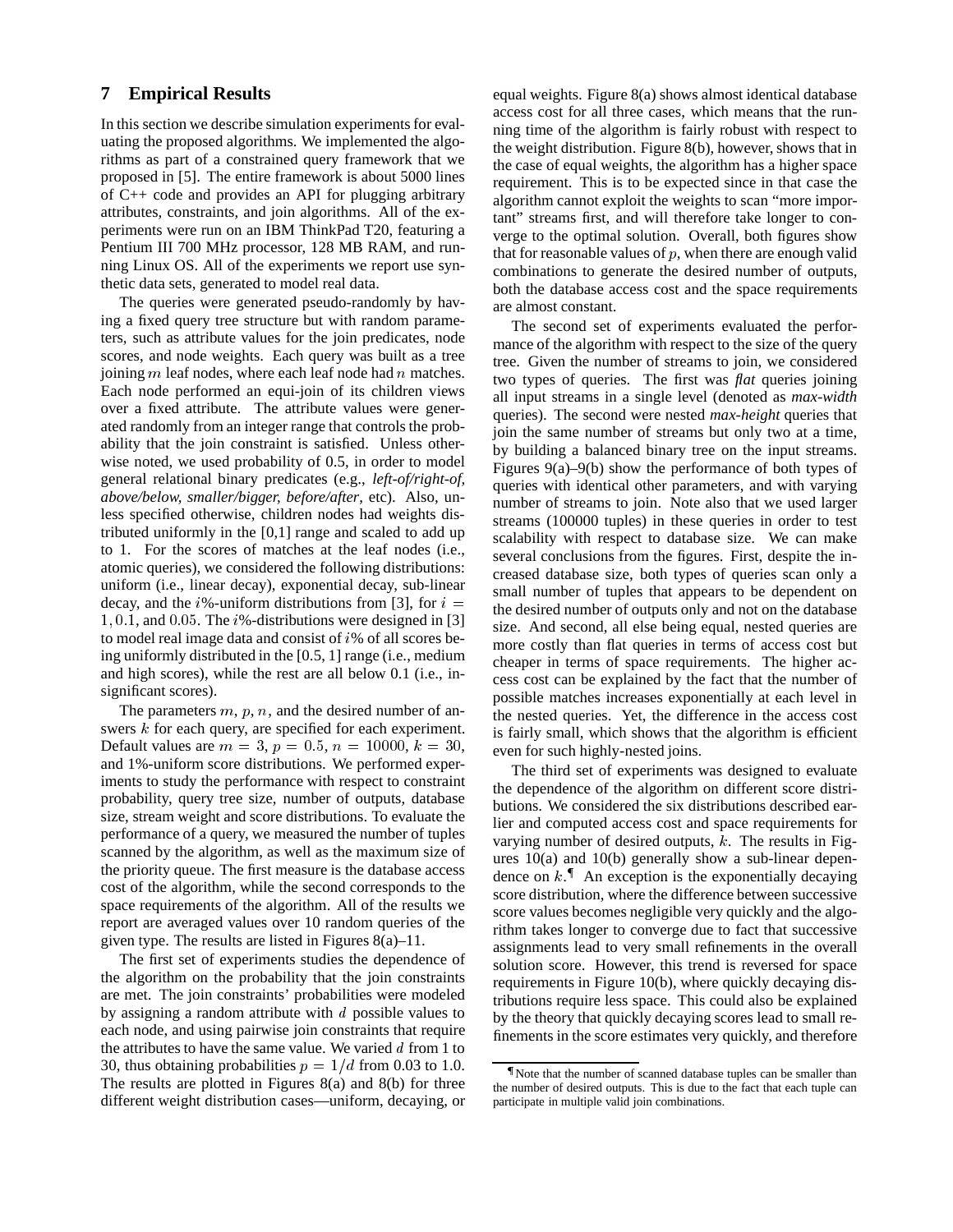

Figure 8:  $J^*$ 's dependence on join constraint probability p. (1%-uniform distribution,  $m = 3$ ,  $n = 10000$ ,  $k = 30$ )



Figure 9:  $J^*$ 's dependence on number of streams to join, m. (1%-uniform distribution,  $n = 100000$ ,  $k = 30$ ,  $p = 0.5$ )



Figure 10:  $J^*$ 's dependence on number of desired outputs,  $k$ .  $(m = 3, n = 100000, p = 0.5)$